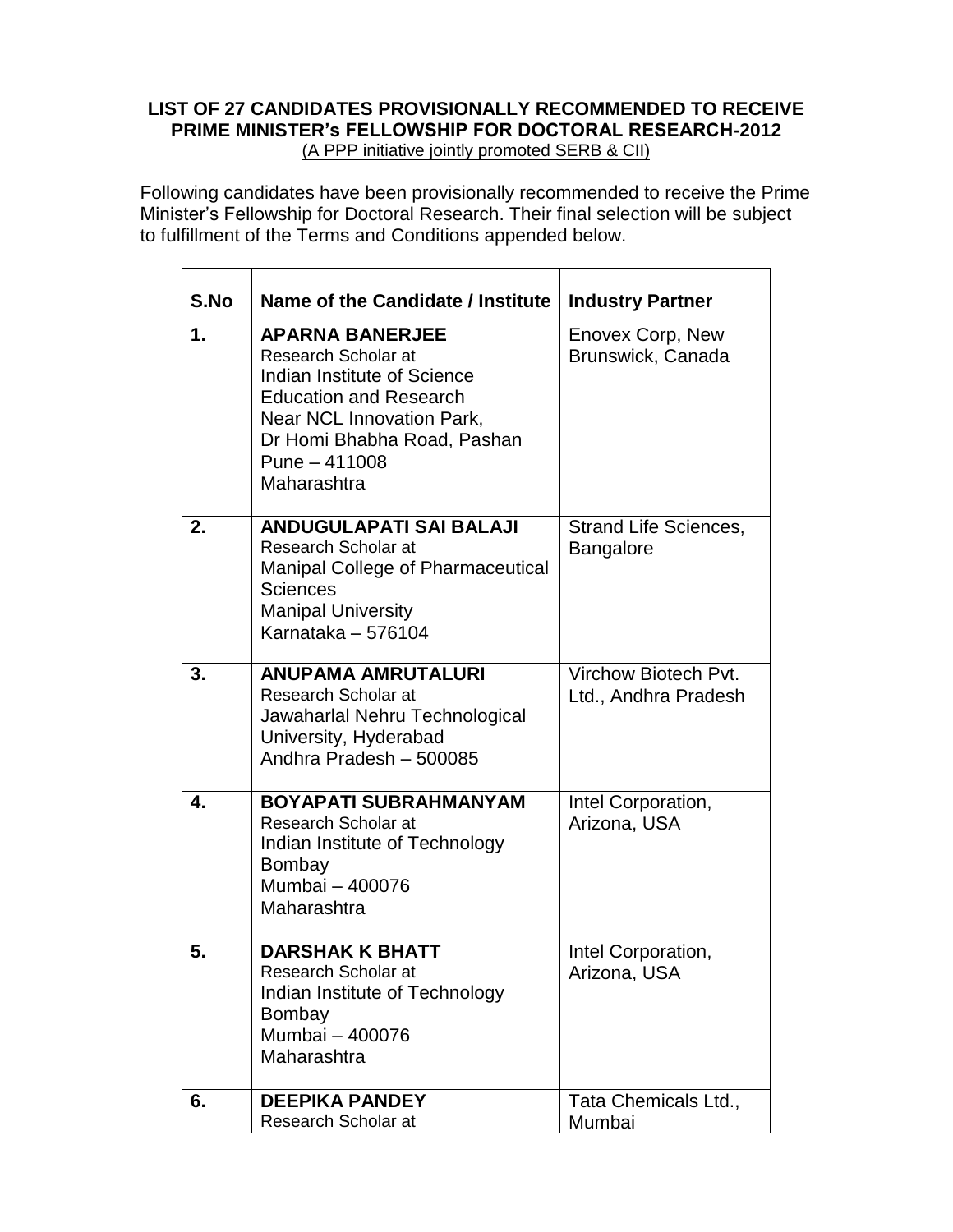|                   | <b>Manipal University</b><br>Karnataka - 576104                                                                                    |                                                               |
|-------------------|------------------------------------------------------------------------------------------------------------------------------------|---------------------------------------------------------------|
| 7.                | <b>GOVARDHANA RAO TALLURI</b><br>Research Scholar at<br>Indian Institute of Technology<br>Bombay<br>Mumbai - 400076<br>Maharashtra | Maxim Integrated, San<br>Jose, California                     |
| 8.                | <b>HIREN KUMAR MANSUKHBHAI</b><br>Research Scholar at<br>Saurashtra University<br>Rajkot, Gujarat - 360005                         | Solar Agrotech Pvt.<br>Ltd, Rajkot, Gujarat                   |
| 9.                | <b>JAILAKSHMI MENON</b><br>Research Scholar at<br><b>Anna University</b><br>Chennai, Tamil Nadu - 600025                           | <b>Autosys Engineering</b><br>(P) Ltd., Perungudi,<br>Chennai |
| 10.               | <b>JAYDEEP BIPIN DESHPANDE</b><br>Research Scholar at<br><b>National Chemical Laboratory</b><br>Pune - 411008<br>Maharashtra       | NanoXpert<br>Technologies, Mumbai                             |
| $\overline{11}$ . | <b>MADHAVA KRISHNA C</b><br>Research Scholar at<br>Indian Institute of Science<br>Bangalore, Karnataka - 560012                    | <b>Morphing Machines</b><br>Pvt. Ltd., Bangalore              |
| 12.               | <b>MADHUR HASIJA</b><br>Research Scholar at<br>Indraprastha Institute of<br>Information Technology, Delhi<br>New Delhi - 110020    | Nokia Group, Finland                                          |
| 13.               | <b>MONIKA GUPTA</b><br>Research Scholar at<br>Indraprastha Institute of<br>Information Technology, Delhi<br>New Delhi - 110020     | Infosys Ltd., Bangalore                                       |
| 14.               | <b>MONIKA RANI</b><br>Research Scholar at<br>Indian Institute of Technology,<br>Delhi<br>New Delhi - 110016                        | Petrotech Society,<br><b>New Delhi</b>                        |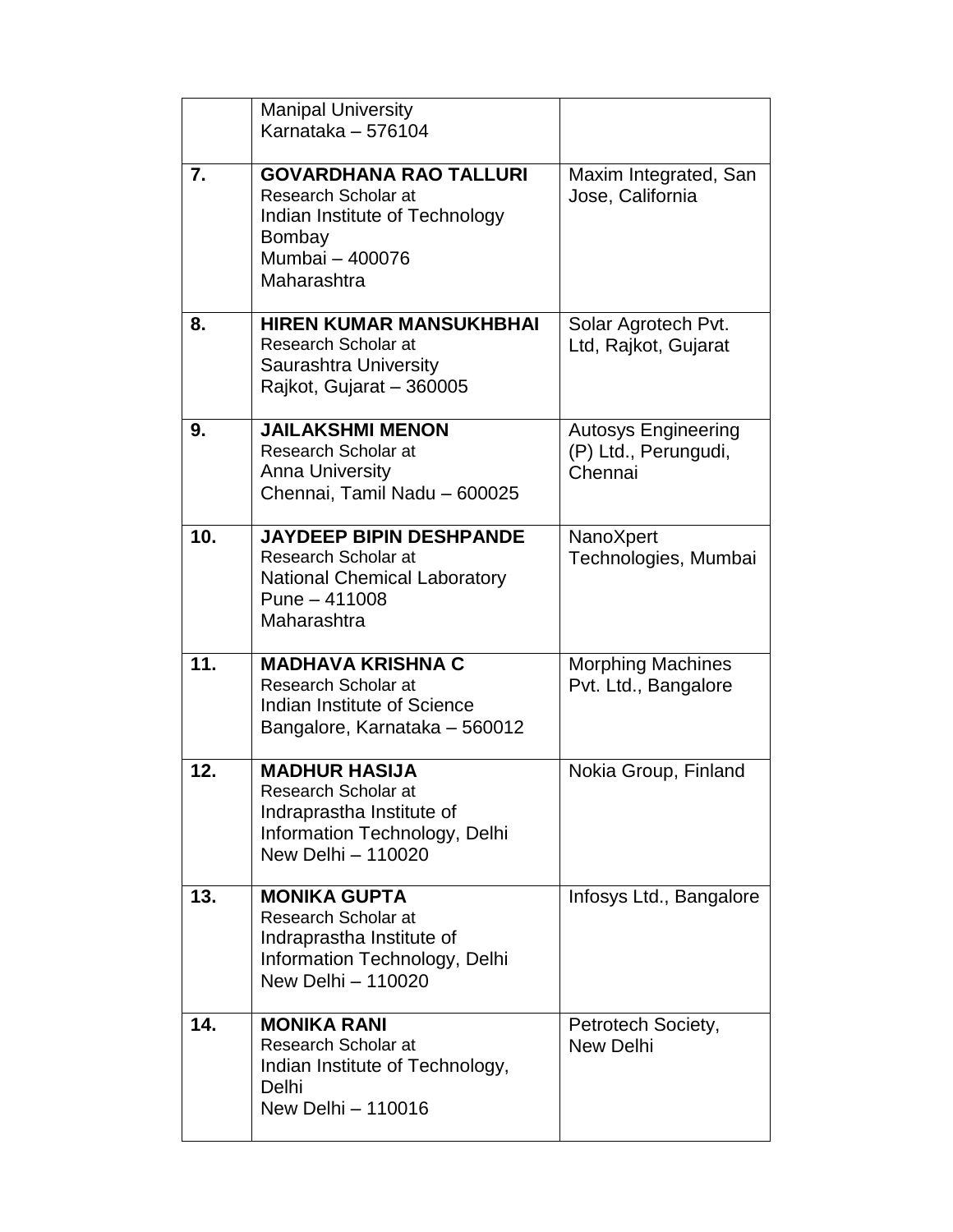| 15. | <b>NARENDRA AKITI</b><br>Research Scholar at<br>Indian Institute of Technology,<br>Bombay<br>Mumbai - 400076                    | <b>Procter and Gamble</b><br>Home Products Ltd.,<br><b>Bangalore</b> |
|-----|---------------------------------------------------------------------------------------------------------------------------------|----------------------------------------------------------------------|
| 16. | Maharashtra<br><b>NEHA BHARDWAJ</b><br>Research Scholar at<br>Indian Institute of Technology,<br>Delhi<br>New Delhi - 110016    | Petrotech Society,<br><b>New Delhi</b>                               |
| 17. | <b>NIDHINA M BHASKARAN</b><br>Research Scholar at<br><b>CSIR-CFTRI,</b><br>Mysore, Karnataka - 570020                           | Jai Bharath Gum &<br>Chemical Ltd., Siwani<br>Mandi, Haryana         |
| 18. | <b>POONAM MISHRA</b><br>Research Scholar at<br><b>Manipal University</b><br>Karnataka - 576104                                  | Tata Chemicals Ltd.,<br>Mumbai                                       |
| 19. | <b>ROHAN NANDA</b><br>Research Scholar at<br>Indraprastha Institute of<br>Information Technology, Delhi<br>New Delhi - 110020   | Pyramid Cyber,<br><b>New Delhi</b>                                   |
| 20. | <b>ROHIT UPADHYAY</b><br>Research Scholar at<br>Indian Institute of Technology,<br>Kharagpur<br>Kharagpur, West Bengal - 721302 | <b>Synthite Industries</b><br>Ltd., Kolenchery,<br>Kerala            |
| 21. | <b>SANKARAN K</b><br>Research Scholar at<br>National Institute of Technology,<br>Trichy<br>Tamil Nadu - 620015                  | <b>Trichy Distilleries &amp;</b><br>Chemicals Ltd., Tamil<br>Nadu    |
| 22. | <b>SHAMAYEETA RAY</b><br>Research Scholar at<br>Indian Institute of Technology,<br>Bombay<br>Mumbai - 400076<br>Maharashtra     | <b>Piramal Healthcare</b><br>Ltd., Mumbai                            |
| 23. | <b>SHYAMAPADA NANDI</b>                                                                                                         | Enovex Corp, New                                                     |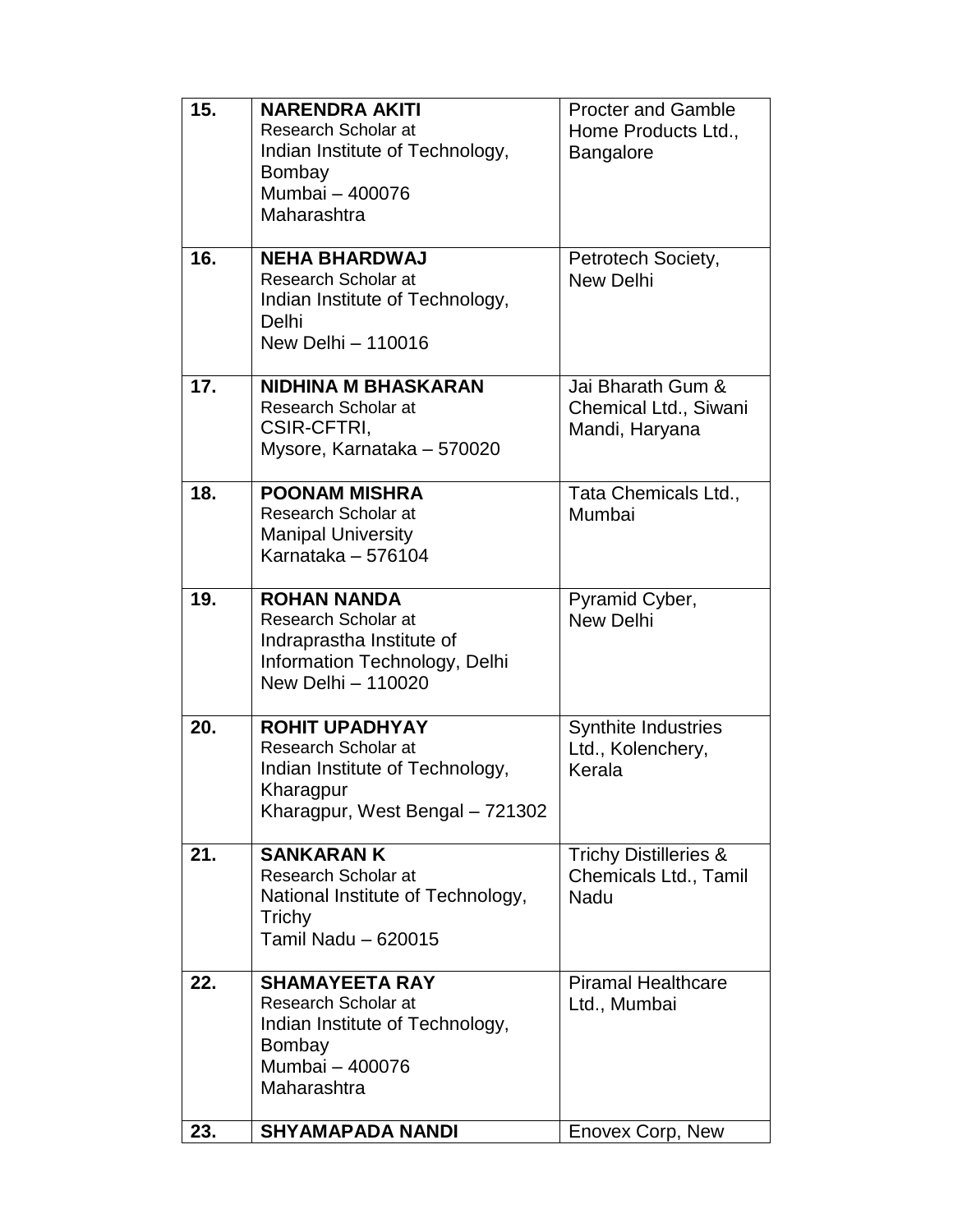|     | Research Scholar at<br>Indian Institute of Science<br><b>Education and Research</b><br>Near NCL Innovation Park,<br>Dr Homi Bhabha Road, Pashan<br>Pune - 411008<br>Maharashtra | Brunswick, Canada                             |
|-----|---------------------------------------------------------------------------------------------------------------------------------------------------------------------------------|-----------------------------------------------|
| 24. | <b>SOUJIT SENGUPTA</b><br>Research Scholar at<br>Indian Institute of Technology,<br><b>Madras</b><br>Tamil Nadu - 600036                                                        | Thermax Ltd., Pune                            |
| 25. | <b>SUBHADEEP DAS</b><br>Research Scholar at<br>Indian Institute of Technology,<br>Bombay<br>Mumbai - 400076<br>Maharashtra                                                      | Piramal Enterprise,<br>Mumbai                 |
| 26. | <b>SUSHRUT SANDEEP</b><br><b>BHANUSHALI</b><br>Research Scholar at<br>Indian Institute of Technology,<br>Bombay<br>Mumbai - 400076<br>Maharashtra                               | Thermax Ltd., Pune                            |
| 27. | <b>TOPALLE BHASKAR</b><br>Research Scholar at<br>National Institute of Foundry and<br>Forge Technology<br>Ranchi, Jharkhand - 834003                                            | Usha Martin Ltd.,<br>Jamshedpur,<br>Jharkhand |

# Terms and Conditions

## **Eligibility**

- 1. Already admitted or enrolled candidates for full-time PhD course in 2012 in Science / Technology / Engineering / Agriculture / Medicine stream in any recognized Indian university or institute or research laboratory in India.
- 2. They should also have identified an industry partner who is willing to support their research with scholarship amount equivalent to that being provided by SERB.
- 3. The proposed research topic should qualify on criteria of industrial relevance.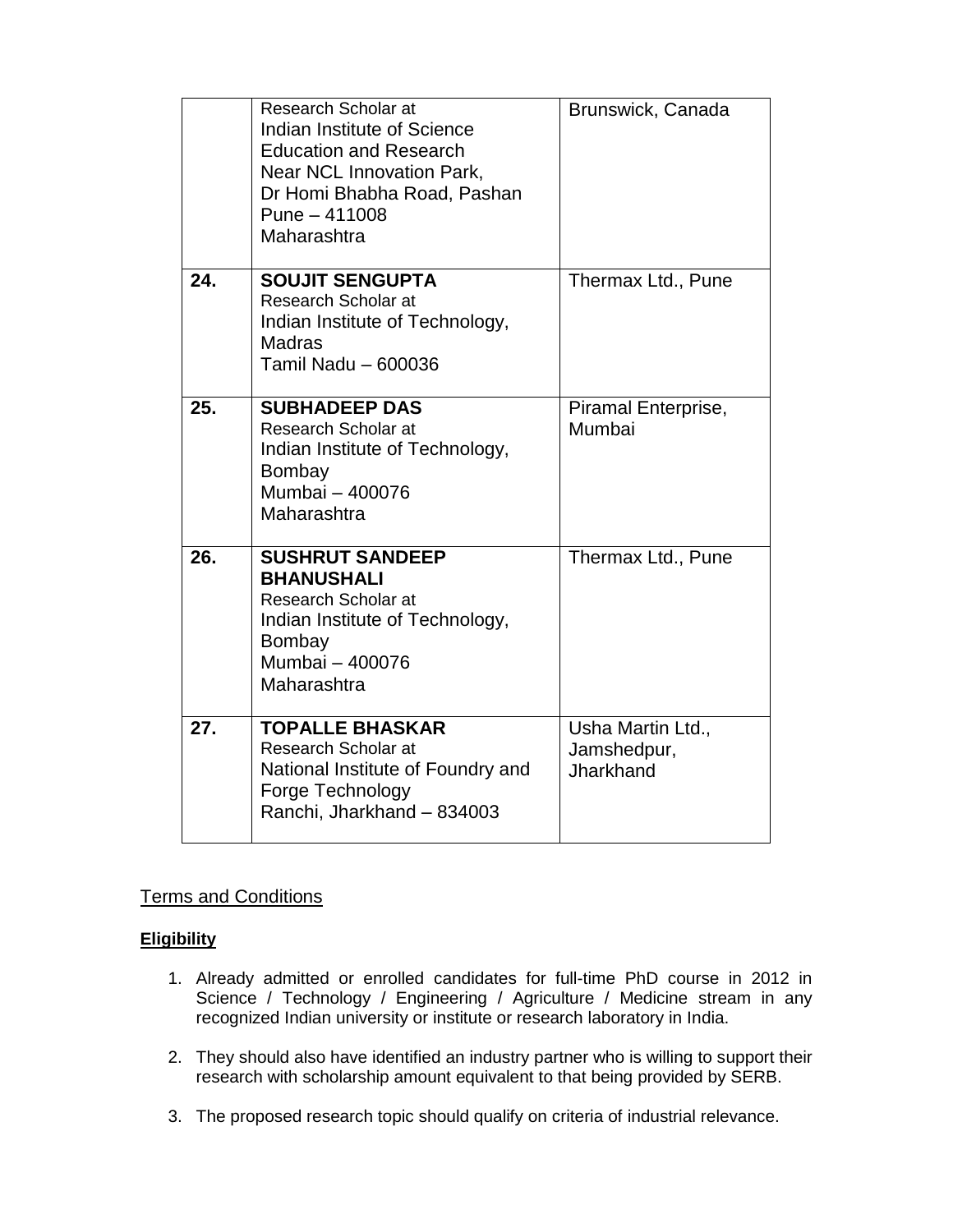- 4. The candidate should be willing to work in / with industry on specific projects.
- 5. The selected Fellow will cease to receive any other scholarship or salary from any source which he / she may be receiving before the award of the Prime Minister's Fellowship.

### **Intellectual Property Rights**

- 6. All issues pertaining to IP arising out of the research project will be decided mutually by the industry partner, institute and the researcher.
- 7. All publications / patents by the Fellow, arising from the work under this Fellowship must contain an acknowledgement of funding from SERB, Industry and CII.

#### **Review Process**

- 8. The Fellow will be required to submit a written progress report to the Apex Council before 30<sup>th</sup> November every year.
- 9. Based on this, there will be an annual review of the progress made.
- 10. Subsequent release of funds will be based on the satisfactory progress of the work done and letters of recommendation from research guide and industry mentor / guide.

### **Transfer to other Institute**

11. Once accepted, the offer for implementing the Prime Minister's Fellowship at a particular university / institute / laboratory in the country will not be allowed to be transferred to any other university / institute / laboratory.

#### **General Terms**

- 12. The Prime Minister's Fellowship shall be tenable for a maximum period of four years or completion of the PhD programmes (i.e. till the final defence of the PhD thesis), whichever is earlier.
- 13. It will be the responsibility of the Fellow's guide and the host institute to ensure that if the Fellow leaves his / her institution, or is not dedicating sufficient time or effort to the project, the industry partner, industry mentor and CII will be informed immediately.
- 14. If the host institute recognizes that for personal, professional or other reasons the researcher wishes to terminate his / her Fellowship prematurely, then this action should be taken in consultation with CII.
- 15. Should the Fellow be unable for medical reasons to pursue his / her studies in accordance with the Terms and Conditions of the Fellowship, he / she must inform CII within two weeks of such a situation coming to his / her attention. In such situations, CII will have the right to defer (for a maximum period of nine months) or close the Fellowship.